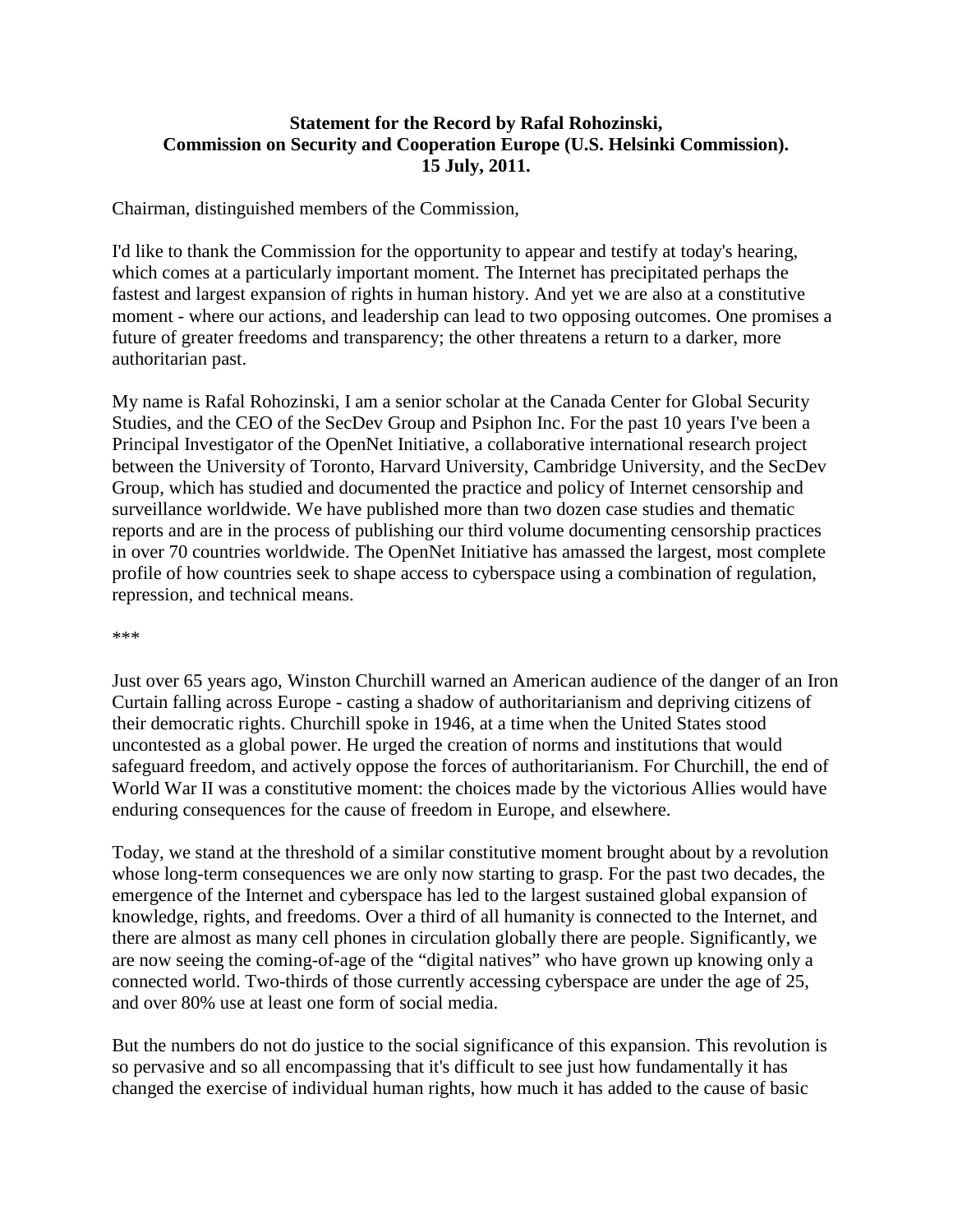freedoms, and the ability of all peoples - no matter how small - to make their voices heard. We need not look further than the Color Revolutions of the Commonwealth of Independent States, or the recent Arab Spring, to witness the extraordinary power of the networked social movements.

But the tectonic plates of cyberspace are also shifting. The US - once the heartland of the Internet - now makes up approximately 13% of the global Internet connected population. Europe and the US together constitute approximately 40%. The center of gravity is fast shifting to the South and East. The consequences of the shift are of direct relevance to today's proceedings.

A **Digital Curtain** is descending across the globe that threatens to reverse the gains made possible through the emergence of the global commons of cyberspace. Just over half of the world's Internet-connected population live under one form on-line restriction or another, and that number is fast rising. Since 2003, when we first documented the emergence of the "Great Firewall" of China, more than 45 states worldwide have adopted similar means for turning the Internet from a global commons into a gated community.

Eurasia, and in particular the states of the former Soviet Union, are a petri dish of experimentation in new forms of online repression that deprive citizens of the means to demand transparency from their leaders, accountability from their governments, and the right to seek social and political change.

These new forms of restrictions, which we have documented as second and third generation controls, leverage the ability of governments to create restrictive legal environments that attempt to enforce self-censorship through fear of punishment. They also include the application of sophisticated technical means, just-in-time blocking, disrupting access to critical information resources at times when they are most needed, sowing disinformation, and otherwise manipulating information flows – as well as the use of targeted online attacks, denial of service, injecting false content, and sophisticated information operations turned inwards at the domestic populations. These controls are pervasive, but also applied selectively, such as during elections, in order to discredit legitimate opposition groups and deprive them of the right to free and unfettered speech.

In Kazakhstan, Uzbekistan, Turkmenistan, Russia, and notably in Belarus, these techniques have been used with great success to silence opposition groups, driving them and their followers offline. In fact, the Internet is subject to some form of control in all post-Soviet states. Indeed, the mechanisms for control are getting deeper and more coordinated through regional bodies such as the Shanghai Cooperation Organization, and the Collective Security Treaty Organization, as well as via bilateral cooperation between governments and their security services.

Tragically, perhaps, we are complicit in this growing trend towards authoritarianism. Our own fears of cyber insecurity and terrorism make it easier for others to appropriate these terms to justify political repression.

The label "terrorists" can be applied to anyone inconveniently opposed to the political status quo; and calls for changing the Internet, introducing greater security, and the ability to identify users helpful in tracking down hackers and cyber criminals - find their place in the arsenal of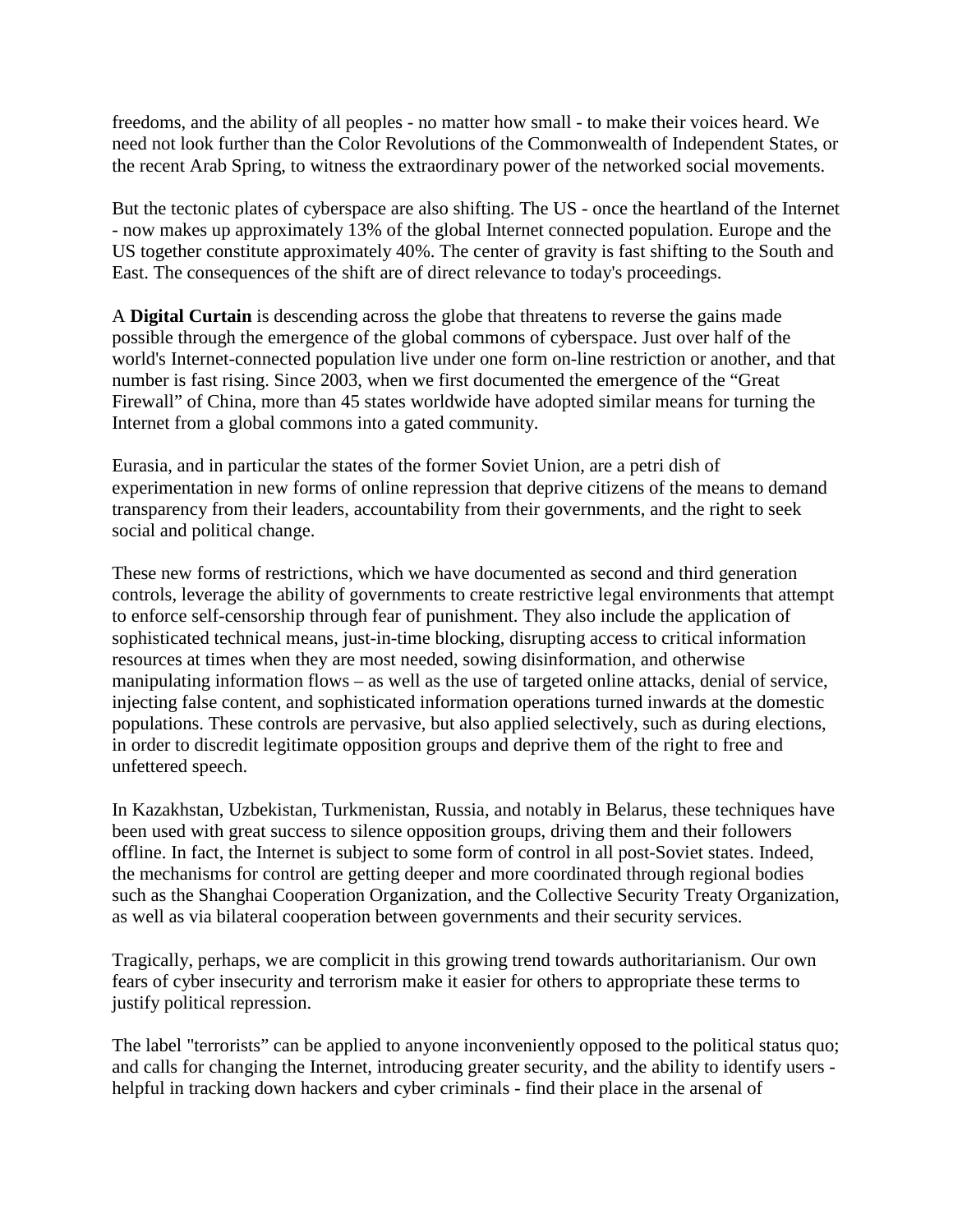repressive regimes as a means of selectively prosecuting human rights activists, journalists, or anyone seeking to struggle for social and political reform.

Our emphasis on harmonizing laws on cybercrime and seeking global solutions to cyber security paradoxically makes it difficult to assert and demand respect for freedom of expression and access to information online.

And security is not the only means by which rights can be suppressed. Net neutrality, copyright enforcement, and the empowerment of telecommunications carriers to "clean pipes" are convenient means for regimes with less than Democratic tendencies to offload and outsource policing and ultimately repression.

There are no simple solutions to these challenges, only difficult trade-offs. To paraphrase the words of the immortal Pogo, "we have met the enemy and he is at least **partially** us."

So what is to be done?

Future historians will look back at this time and see it as a constitutive moment. Before us are some hard choices - but also clear norms and ideals that have been core to the Euro Atlantic alliance over the past 50 years, and part of our shared cultural and historical heritage.

Leadership comes from the courage to make the hard decisions in pursuit of a greater common good. In this respect, a commitment to an open global commons of cyberspace is by far the most important far-reaching objective for the US and its like-minded partners worldwide to support.

Security is an important obligation of the state, but must be balanced against preserving the right to dissent, communicate, and act online - even if it comes at some costs. This is especially true as the new generation of digital natives find their own voice in the online world. New forms of protest, whether they come in the form of making public confidential information, as in the case of Wikileaks, or "hacktavism" as has been exercised by LulzSec and Anonymous, may be the necessary friction for preserving a global norm that enshrines the right to seek and access information. We carefully adjust our own laws to accommodate some of the new forms of dissent that will emerge. Is there a difference between picketing an employer during a labor dispute, and making his website and Internet systems inaccessible through a denial of service attack? These are important questions and we must pause before we consider how to address them, as the rules we apply will have repercussions well beyond their own borders. In a global world, there is no such thing as a purely domestic policy.

In specific terms, at the highest level this Commission should encourage our European partners to remain committed to a global commons of cyberspace.

- Calls such as those put forward by some members of the UN to end the multi-stakeholder engagement on the governance cyberspace should be strongly resisted.